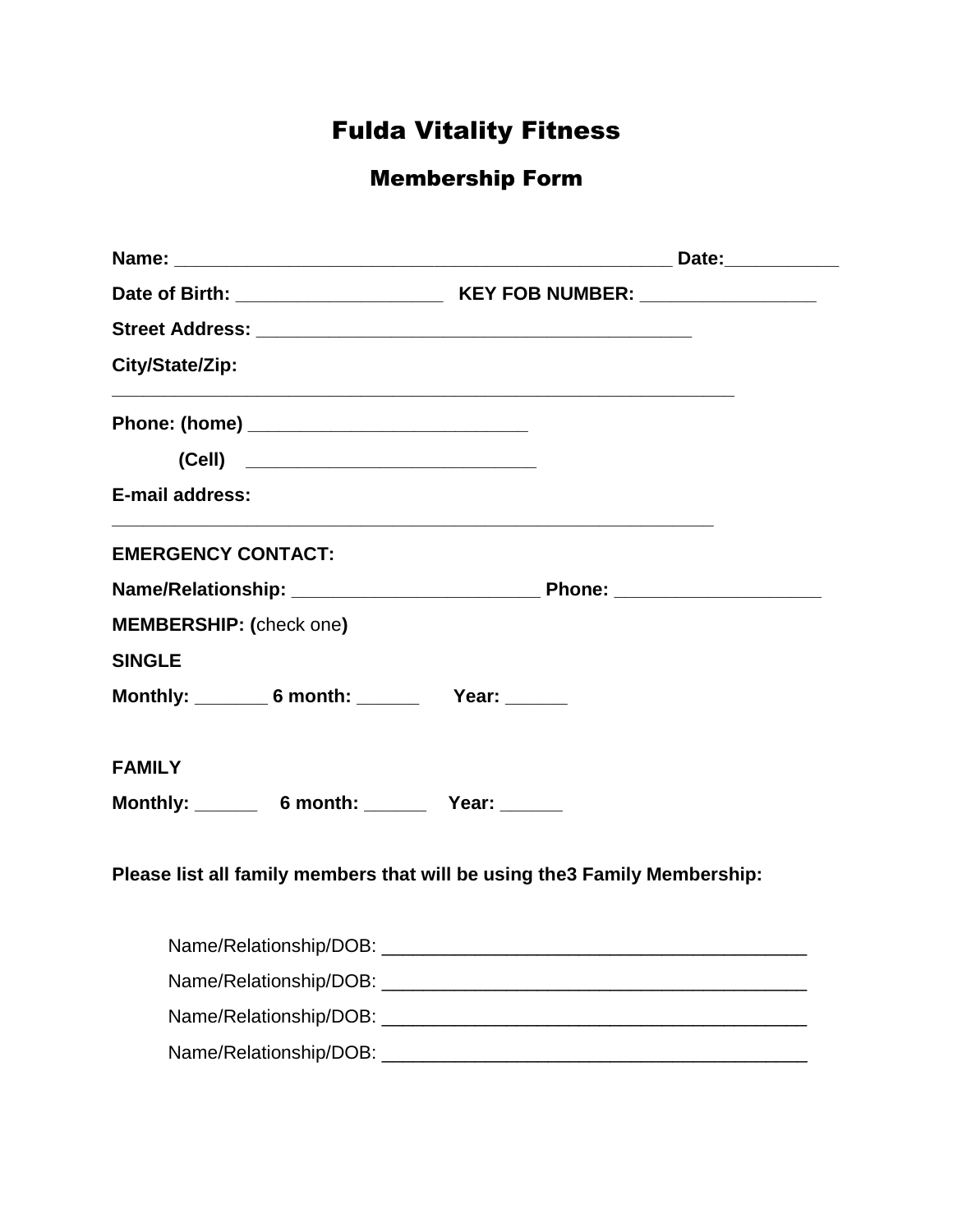## **Fulda Vitality Fitness, LLC.**

### **Membership Agreement**

Agreement made on the day of \_\_\_\_\_\_\_, 20 \_\_\_, between \_\_\_ Fulda Vitality Fitness \_\_, a corporation organized and existing under the laws of the state of Minnesota, with its principal office located at 110 N. St. Paul Ave., Fulda, Murray Co., MN 56131, referred to herein as the Club, and \_\_\_\_\_\_\_\_\_ of \_\_\_\_\_\_\_\_\_\_\_\_\_\_\_\_\_ (street address, city, county, state, zip code).

Whereas The sto become a member of the Club and cannot become a member of the Club and cannot become a member without agreeing to the rules and regulations set forth below and abiding by the terms of this agreement;

Now, therefore, for and in consideration of the mutual covenants contained in this agreement, and other good and valuable consideration, the receipt and sufficiency of which is hereby acknowledged, the parties agree as follows:

#### *1. Check In Policy*

Members must check in or scan their proximity card each time that they use the Club by presenting his/her current membership card at the front desk or performing a scan at the main access upon arrival. Club usage may be denied if member does not present card. The Club may either close or operate at reduced hours on holidays. Business hours, policies, and regulations are subject to change without notice.

#### *2. Membership Fees and Cancellation*

Membership use and services must be paid for in advance. All fees and schedules are subject to change without notice. At the present time, membership fees are as follows:

- A. Monthly Memberships \$35.00;
- B. Semi-Annual Memberships \$180.00;
- C. Annual Memberships \$300.00;
- D. Family Monthly Memberships 60.00;
- E. Family Simi- Annual Memberships \$300.00;
- F. Family Annual Memberships \$480.00;
- G. Day Pass \$5.00/day;
- H. Week Pass \$15.00.

The Obligation to pay dues is not dependent on the availability of all the Club's facilities. Special engagements, repairs, and maintenance of some facilities may make it necessary for the Club to restrict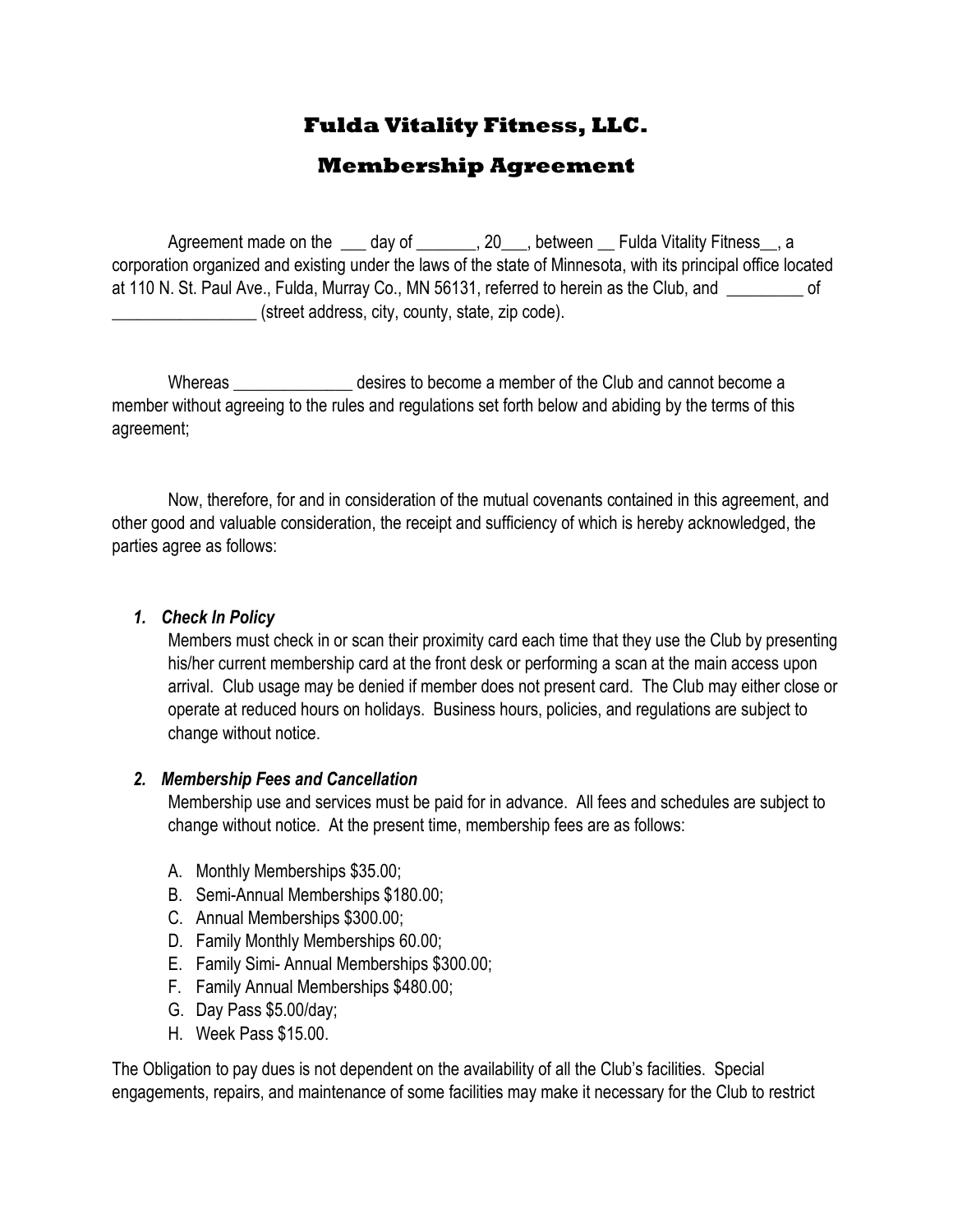use of, or close, one or more of the facilities. Fees will not be reduced or suspended during the time when one or more of the facilities are not available. Monthly Renewing Members may cancel memberships by notifying Club personnel of his/her wish to cancel over the phone or in person, any time during business hours prior to the first day of the month to be cancelled. There are no refunds for membership fees, and the Club will not prorate a cancelled membership.

#### **3. Three-Day Right of Recession**

New members have three days after signing this Agreement to cancel their membership without penalty. If the Agreement is cancelled within three days, the Club will return to the member within thirty days all amounts paid. To cancel, new members must call or come into the Club and inform the front desk personnel of their wish to cancel.

#### **4. Freeze Policy**

**Members may put their membership on freeze, in one calendar month increments, for up to three calendar months per calendar year. Notice of freeze must be given to Club personnel over the telephone or in person any time during business hours prior to the first day of the month to be frozen. Members will not be billed for frozen months. Billing will resume automatically upon end of freeze. Yearly Members will have current year extended by the number of frozen months. Anyone who freezes his or her membership must obtain a confirmation number. This confirmation number is used for reference and proof of freeze. The Club will not accept freeze claims without a confirmation number.**

#### **5. Attire**

Proper attire is required for participants using the Club. Shirts, shoes, and Clean, un-torn clothing are mandatory. No bathing suits or briefs without tights or leg coverings are allowed. Proper footwear must be worn as follows:

a. Weight Training and General Exercise

No open toed shoes, thong sandals, sandals, street shoes, bare feet, or slipper-type shoes allowed.

#### *6. Equipment*

All equipment must be used as designed. If member is not familiar with use of equipment, he/she must arrange instruction with a staff member. Instruction is available to members as part of their membership. Members must be familiar with and observe Club rules and regulations posted in the Club area. Members who do not observe Club rules and regulations or who abuse equipment in any fashion will be asked to leave. The management reserves the right to terminate membership to anyone who refuses to observe any of the Club's rules or regulations.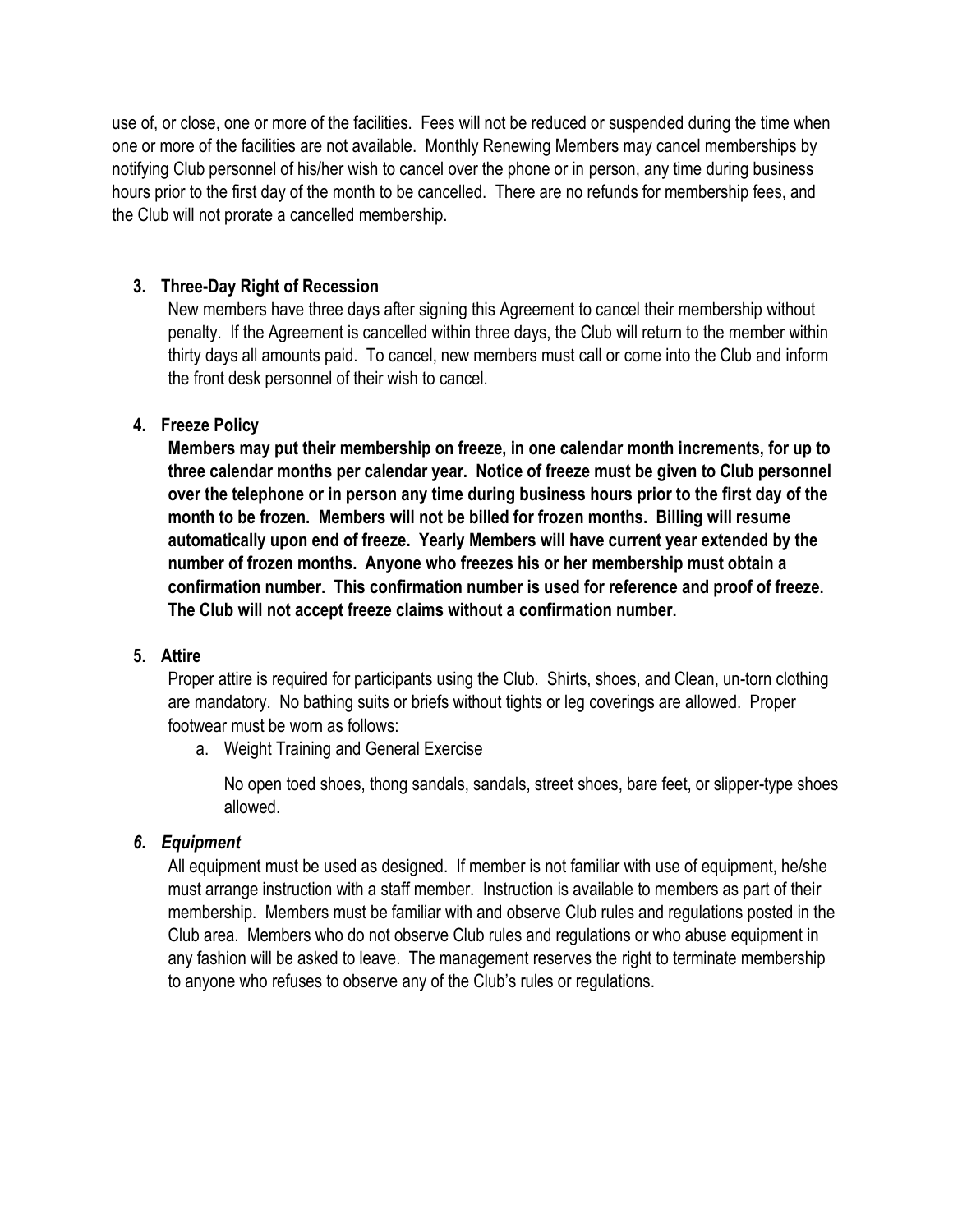#### *7. Conduct*

The Club is committed to the health, safety, and welfare of each of its members and staff and will not tolerate unreasonable, threatening, obscene, harassing, indecent, or illegal behavior. The Club has the right to judge behavior and respond accordingly. This right include, but is not limited to, termination of membership of any member engaging in unacceptable behavior.

#### *8. Training*

Outside trainers (or anyone acting as a trainer) may not do business of any kind in our facility, whether in the form of client solicitation or training facilitation.

#### *9. Children*

Members must be 18 years of age or older. Minors between ages 14 to 18 will be permitted memberships, but must always be accompanied by their parent or guardian. Failure to do so will result in termination of minor's membership. Minors under the age of 18 must be supervised at all times. No persons under the age of 14 are allowed on or near any of the facility's equipment at any time.

#### *10. Damages*

Members shall pay for any damages to the Club's property which results from the willful or negligent conduct of member, member's guests, or dependent children.

#### *11. Lost Articles*

The Club assumes no responsibility for lost or stolen articles. Lost and found articles not clamed will be donated to charity.

#### *12. Guests*

Guests may enter the Club on payment of a fee determined by the Club from time to time. Guests must sign the Guest register and show a form of photo identification. The number of visits by a guest to the Club is at the sole discretion of the club and must be at least 18 years old. NO access to club is allowed by nonmembers. If a member is lending their proximity card to nonmembers or allowing nonmember to use the facility, the member's membership and access will be immediately terminated.

#### *13. Proximity Cards*

Members and guests will be disturbed a proximity card capable of 24 hour access upon payment for membership and a signed contract. A \$10 deposit is required for the proximity card. At the time of termination of this agreement, upon safe return of a functional proximity card with no damage, the guest/member will be repaid the \$10 deposit.

#### *14. Nonmember Zero-Tolerance*

Upon signing this agreement, members accept the responsibility to report any nonmembers being allowed onto the premises for use of the facility to the Club staff. Allowing nonmembers to use the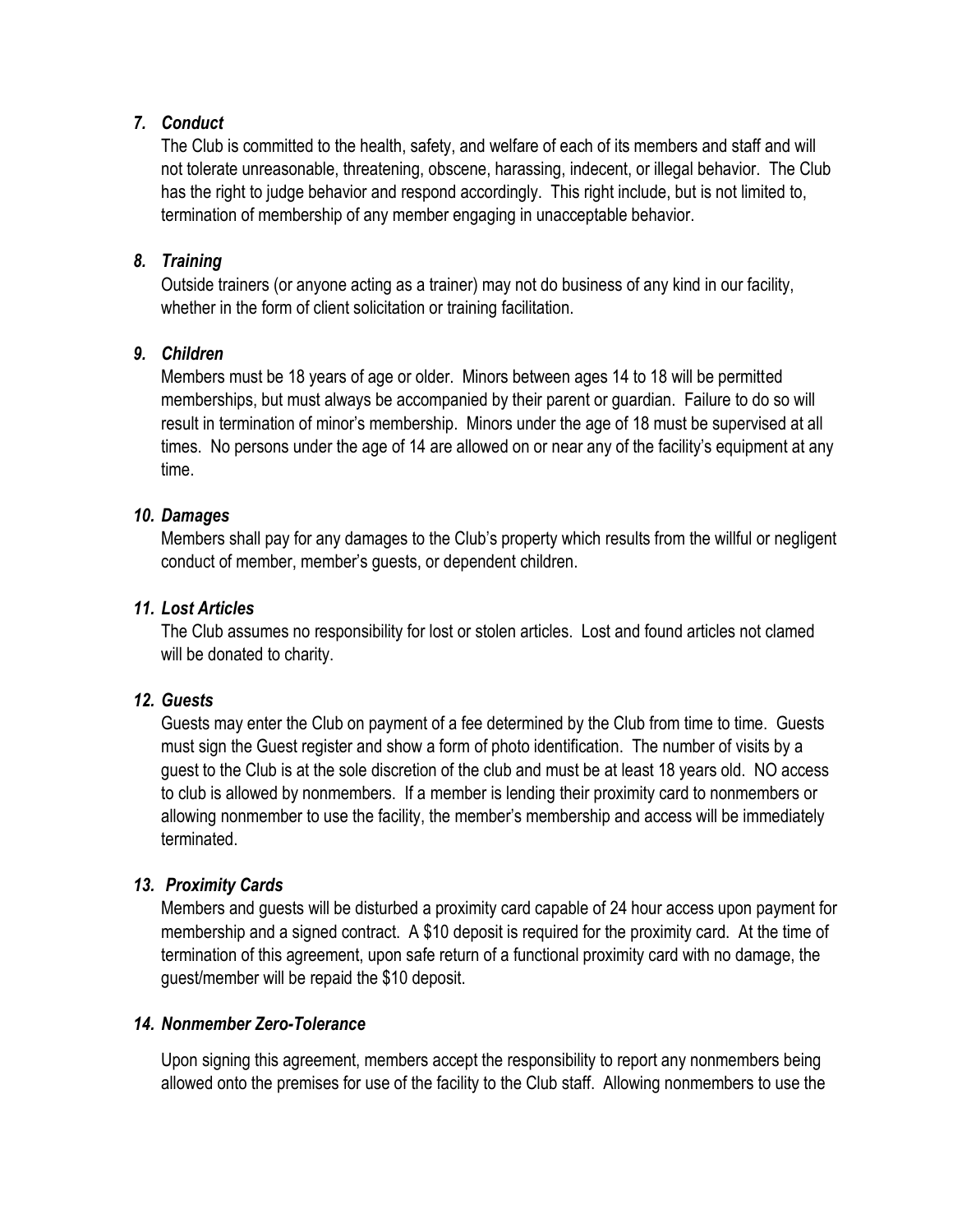facility without a guest pass or checking in with the staff will grant immediate termination of the member's membership without any reimbursement of member's fees paid.

#### *15. Smoking, Food, and Drinks*

No smoking is allowed in any part of the facility. No food is allowed at any time. Water may be taken into workout areas if it is in a non-breakable, enclosed container.

#### *16. Cancellation of Membership by Member*

Upon permission of billing and/or electric transfers for payment a member may cancel his or her membership at any time upon payment of cancellation fee of \$75.

#### *17. Change of Rules and/or Regulations*

The Club reserves the right to add to, change or remove rules, conditions of membership, opening and closing hours and the services and facilities offered by the Club from time to time.

#### *18. Waiver, Release and Assumption of Risk*

- a. The undersigned member (hereinafter referred to as Member) understands and agrees that he/she is voluntarily participating in physical activities which may expose Member to some level of risk or injury, and Member represents that he/she is aware of the nature of these activities and agrees to accept any and all risks associated with participation in these activities.
- b. Member represents that he/she is in good physical health, and that Member shall notify the Club in writing if he/she becomes unable to participate in an activity due to some physical or mental considerations. In consideration of the Club allowing Member to participate in physical activity within facilities of the Club and use the Club's equipment, Member agrees to indemnify and hold the Club harmless, as well as its directors, agents, officers, and employees, against loss (including reasonable attorneys= fees) from any and all claims of negligence, demands, rights, or causes of actions of any kind or nature that may hereafter at any time be made or brought by Member or on Member's behalf for any known or unknown, foreseen and unforeseen bodily or personal injuries, damages to property and consequences thereof which may be sustained by Member as a direct or indirect result of participating in the aforementioned activities and use of the equipment of the Club.

#### *19. Miscellaneous*

- a. This agreement contains the entire agreement between the parties, and supersedes any prior written or oral agreements between them concerning the subject matter of this agreement. The provisions of this may be waived, altered, amended or repealed, in whole or in part, only upon the prior written consent of all parties.
- b. Any dispute under this agreement shall be required to be resolved by binding arbitration of the parties hereto. If the parties cannot agree on an arbitrator, each party shall select one arbitrator and both arbitrators shall then select a third. The third arbitrator so selected shall arbitrate said dispute. The arbitration shall be governed by the rules of the American Arbitration Association then in force and effect.